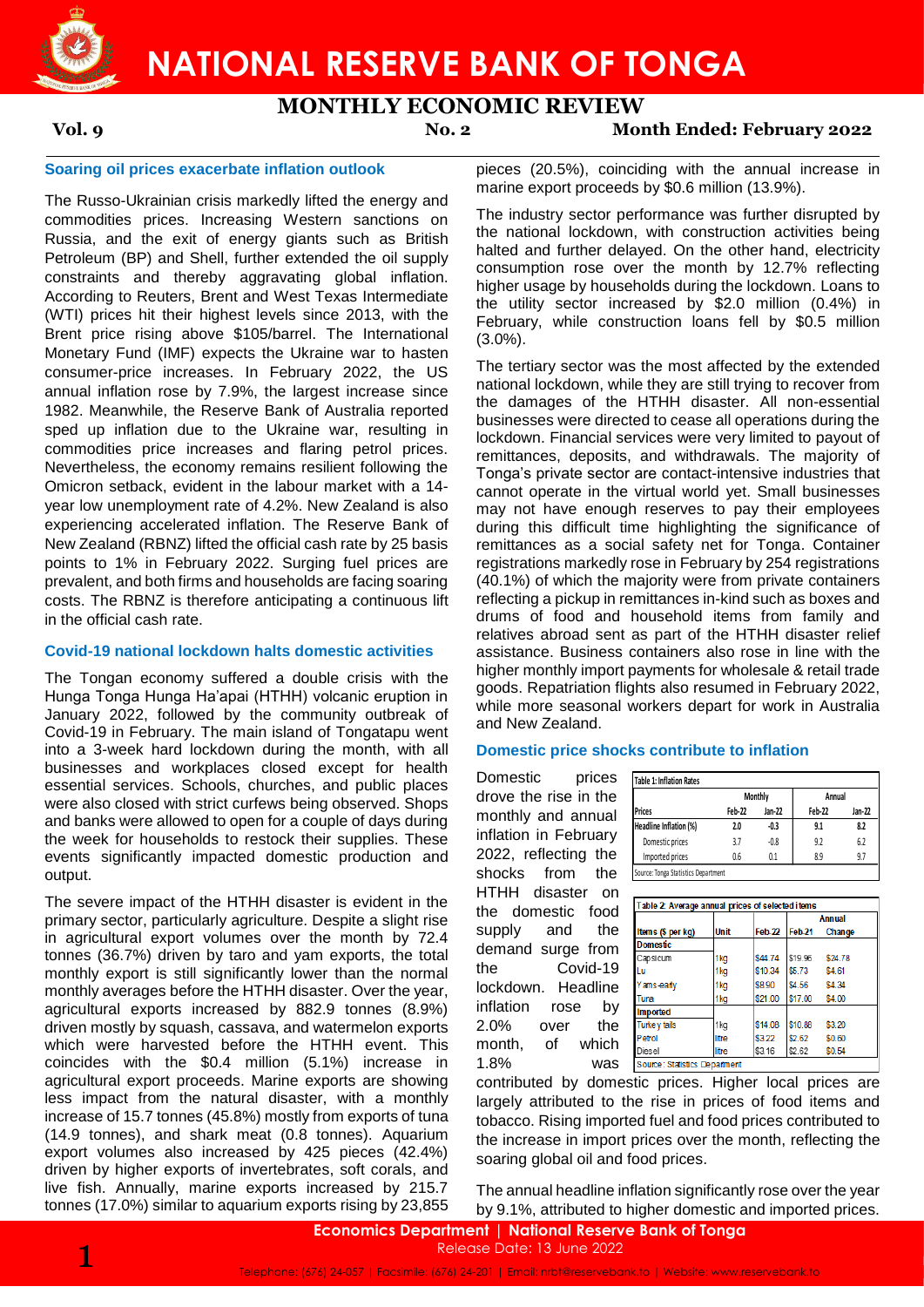

# **MONTHLY ECONOMIC REVIEW**

**Vol. 9 No. 2 Month Ended: February 2022**

Increased domestic prices stemmed from the higher prices of food items, electricity, and tobacco. On the other hand, the rise in imported inflation was driven by higher prices of fuel, food items, construction materials, and liquefied petroleum gas. The rise in energy prices also passes through to domestic production prices further compounding price pressures.

## **AUD, NZD, and FJD appreciated against the TOP**

| Table 3: Effective Exchange Rates |
|-----------------------------------|
|-----------------------------------|

|                                        | Monthly |          |          | Annual |          |
|----------------------------------------|---------|----------|----------|--------|----------|
|                                        | Feb-22  | $Jan-22$ | % Growth | Feb-21 | % Growth |
| Nominal Effective Exchange Rate Index  | 90.4    | 90.7     | $-0.4$   | 85.6   | 5.6      |
| Real Effective Exchange Rate Index     | 110.9   | 109.2    | 1.5      | 100.8  | 10.0     |
| Source: National Reserve Bank of Tonga |         |          |          |        |          |

The Nominal Effective Exchange Rate (NEER) fell slightly over the month reflecting the general appreciation of the AUD, NZD, and FJD against the TOP. The Real Effective Exchange Rate (REER) index increased over the month in line with the higher inflation rate.

In year ended terms, the NEER increased as trading partners' currencies weakened against the Tongan Pa'anga, partially neutralising some of the imported inflation. The REER also increased over the year in line with Tonga's higher inflation rate compared to our trading partner countries. This also indicates a loss in trade competitiveness.

## **Higher foreign receipts for HTHH and remittances**

| <b>Table 4: Foreign Reserves</b> |
|----------------------------------|
|----------------------------------|

|                                     |        | Monthly |         |               | Annual   |  |  |  |
|-------------------------------------|--------|---------|---------|---------------|----------|--|--|--|
|                                     | Feb-22 | Jan-22  | %Growth | <b>Feb-21</b> | % Growth |  |  |  |
| Foreign Reserves (\$in million)     | 867.3  | 856.1   | 1.3     | 692.4         | 25.3     |  |  |  |
| Import Coverage (months)            | 13.4   | 13.2    | 0.8     | 13.3          | 0.5      |  |  |  |
| Source: National Reserve Bank Tonga |        |         |         |               |          |  |  |  |

Foreign reserves increased in February 2022 by \$11.1 million to a new record high of \$867.3 million, equivalent to 13.4 months of imports. This was attributed mostly to net sales from commercial banks owing to receipts of remittances and relief funds from development partners. In year ended terms, foreign reserves still increased significantly by \$174.9 million, on the back of higher receipts of budget support, official grants, capital inflows, and remittances. The majority of the official foreign reserves are held in USD, AUD, and NZD.

| <b>Table 5: Remittance Receipts</b> |  |
|-------------------------------------|--|
|-------------------------------------|--|

|                                     |        | <b>Monthly</b> |          |               | Annual        |          |
|-------------------------------------|--------|----------------|----------|---------------|---------------|----------|
|                                     | Feb 22 | Jan-22         | % Growth | <b>Feb-22</b> | <b>Feb 21</b> | % Growth |
| Remittance (\$ in million)          | 27.7   | 29.1           | -4.7     | 489.6         | 411.3         | 19.0     |
| Source: National Reserve Bank Tonga |        |                |          |               |               |          |

Remittance receipts declined over the month by \$1.4 million (4.7%) due mainly to the fall in private transfer receipts and compensation of employees. This largely reflects the disruptions in financial services from the internet outage and national lockdown. However, remittances continued to rise over the year, increasing by \$78.3 million (19.0%). This stemmed from higher private transfers, compensation of employees, and private capital transfers.

|                          |               | <b>Monthly</b> |          |               | Annual   |          |
|--------------------------|---------------|----------------|----------|---------------|----------|----------|
|                          | <b>Feb-22</b> | Jan-22         | % Growth | <b>Feb-22</b> | Feb-21   | % Growth |
| <b>Overall Balance</b>   | 11.1          | 38.6           | $-71.1$  | 174.9         | 212.5    | $-17.7$  |
| <b>Current Account</b>   | 4.0           | 46.8           | $-91.4$  | 121.1         | 168.2    | $-28.0$  |
| Merchandise Trade        | $-25.3$       | $-29.1$        | 13.1     | $-476.8$      | $-421.8$ | $-13.0$  |
| Services                 | $-3.0$        | $-2.5$         | $-21.8$  | $-44.6$       | $-17.0$  | $-162.8$ |
| Income                   | 2.4           | 2.9            | $-16.1$  | 27.5          | 23.5     | 16.8     |
| Transfers                | 29.9          | 75.5           | $-60.4$  | 615.0         | 583.4    | 5.4      |
| <b>Capital Account</b>   | 0.2           | 0.5            | $-57.7$  | 16.5          | 44.2     | $-62.8$  |
| <b>Financial Account</b> | 6.9           | $-8.7$         | 179.2    | 37.3          | 0.1      | 30958.8  |

Source: Banking Systems

The overall balance surplus was lower in February underpinned by the drop in the current account surplus, following the hike in official transfer receipts in January. In the year to February 2022, the OET balance surplus declined by \$37.7 million which was largely contributed by the widening trade deficit and net service outflows partially offsetting the higher surplus in transfers.

## **Broad money expanded**

|                   |                                           |                                                        | <b>Table 7: Broad Monev</b> |          |  |  |  |  |  |  |  |
|-------------------|-------------------------------------------|--------------------------------------------------------|-----------------------------|----------|--|--|--|--|--|--|--|
| Monthly<br>Annual |                                           |                                                        |                             |          |  |  |  |  |  |  |  |
|                   | Jan-22                                    | % Growth                                               | <b>Feb-21</b>               | % Growth |  |  |  |  |  |  |  |
|                   | 832.8                                     | 2.2                                                    | 703.4                       | 21.0     |  |  |  |  |  |  |  |
|                   | 844.4                                     | 1.3                                                    | 722.0                       | 18.4     |  |  |  |  |  |  |  |
|                   | $-10.7$                                   | 71.9                                                   | $-17.6$                     | 83.0     |  |  |  |  |  |  |  |
|                   | <b>Feb-22</b><br>851.2<br>855.2<br>$-3.0$ | Source: Banking System, National Reserve Bank of Tonga |                             |          |  |  |  |  |  |  |  |

e: Banking System, National Reserve Bank of Tonga

Broad money grew over the month by \$18.5 million (2.2%) and over the year by \$148.8 million (21.0%). Net foreign assets increased corresponding to the rising foreign reserves, whilst the lower government deposits led to the monthly rise in net domestic assets. Annually, the higher capital and other assets account contributed to the increase in net domestic assets.

# **Significant increase in liquidity**

|                                                        | Monthly       |        |          | <b>Annual</b> |          |  |
|--------------------------------------------------------|---------------|--------|----------|---------------|----------|--|
|                                                        | <b>Feb-22</b> | Jan-22 | % Growth | <b>Feb-21</b> | % Growth |  |
| Reserve money (\$ in million)                          | 600.7         | 576.6  | 4.7      | 421.2         | 42.6     |  |
| Source: Banking System, National Reserve Bank of Tonga |               |        |          |               |          |  |

Liquidity or Reserve Money in the financial system expanded over the month and year to February 2022, by \$24.1 million (4.2%) and \$179.5 million (42.6%) respectively. This was led by the significant rise in Exchange Settlement Accounts by \$13.6 million (3.7%) over the month, and \$132.9 million (53.3%) over the year, owing largely to net sales of foreign currency from the commercial banks to the Reserve Bank from remittance receipts. Currency in circulation also rose markedly over the month and year by \$10.3 million (7.9%) and \$34.3 million (32.4%) respectively, reflecting the higher demand for cash for the Covid-19 national lockdown purchases and annual domestic festivities. Statutory Reserve Deposits also rose by \$0.2 million (0.3%) and \$12.3 million (18.7%) over the month and year respectively, in line with the movements in deposits.

# **Credit growth declined, while deposits expand**